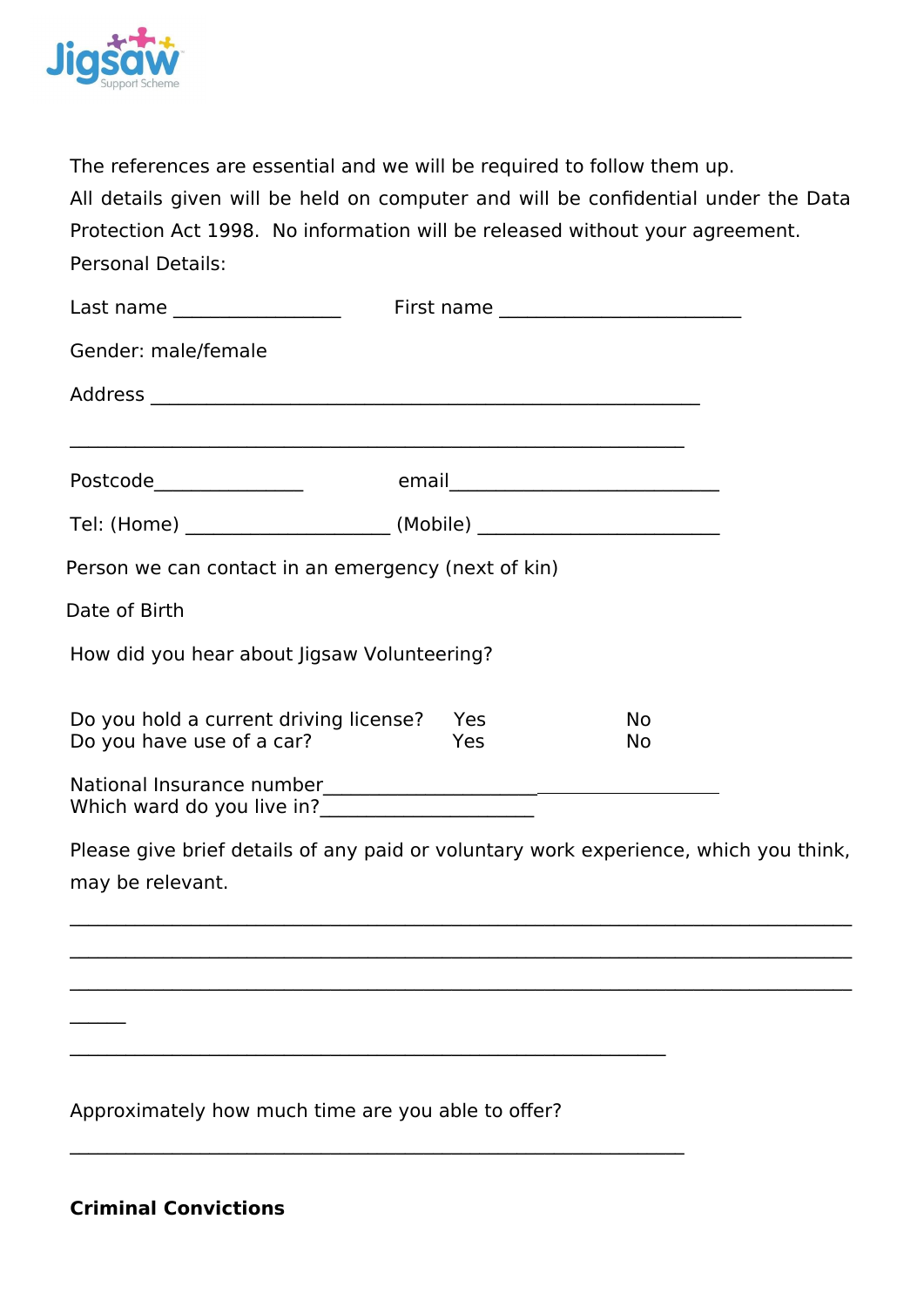

Because of the nature of our work, this post is exempt from the provisions of Section 4(2) of the Rehabilitation of Offenders Act 1974 by virtue of the Exemption Order 1975. Applicants for positions in any of our projects are not entitled to withhold information about convictions which for other purposes are 'spent' under the provisions of the Act.

| Do you consent to a Criminal Records Bureau disclosure? Yes $\Box$ |  | No $\Box$ |
|--------------------------------------------------------------------|--|-----------|
|--------------------------------------------------------------------|--|-----------|

Please provide details of any convictions below:

## **References**

Please give the names and addresses of two referees whom you have known for at least two years, stating who the person is in relation to yourself, e.g. your manager or friend.

Please note that references from close relatives are not acceptable.

| <b>Reference 1</b> | <b>Reference 2</b> |  |  |  |  |
|--------------------|--------------------|--|--|--|--|
|                    |                    |  |  |  |  |
|                    |                    |  |  |  |  |
|                    | Address            |  |  |  |  |
|                    |                    |  |  |  |  |
|                    |                    |  |  |  |  |
|                    |                    |  |  |  |  |
|                    |                    |  |  |  |  |
|                    |                    |  |  |  |  |
|                    |                    |  |  |  |  |
|                    |                    |  |  |  |  |
|                    |                    |  |  |  |  |

## **Declaration**

If I am appointed as a volunteer I understand that the work I shall be doing could involve me receiving confidential information. I agree not to divulge or use any information concerning any person outside Jigsaw, unless authorised to do so. On termination of volunteering I will not contact any service user.

I agree to support the aims and objectives of Jigsaw, which have been explained to me and confirm that the information given in this form is correct to the best of my knowledge.

| Signed | Date |
|--------|------|
|        |      |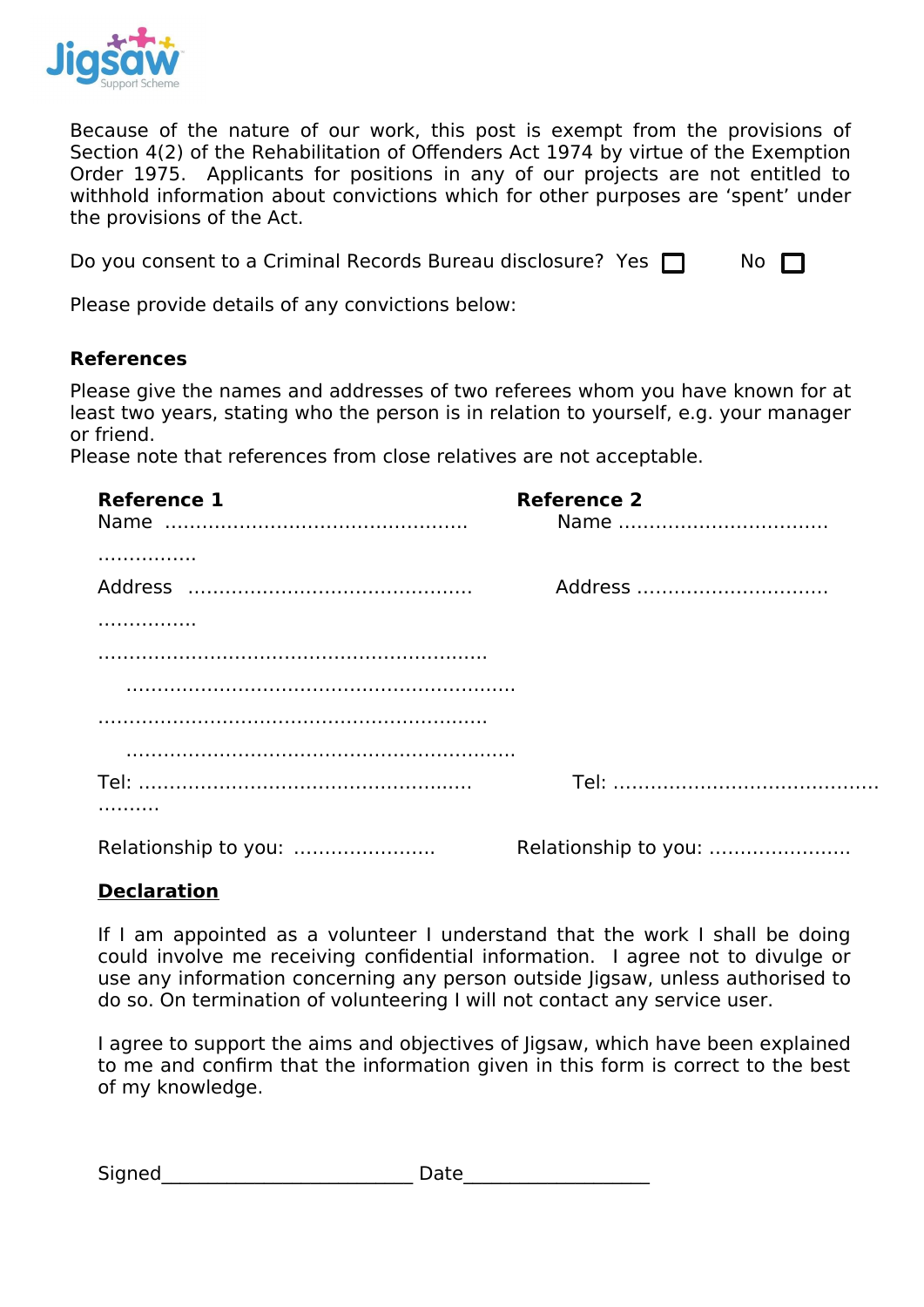

Jigsaw Support Scheme believes in equal opportunities.

We want to make sure that we are an equal opportunities employer in practice, which is why we want to monitor our recruitment procedures. We will separate this part of the form from the application form. It will not form part of the selection process.

Please tick as appropriate

| Gender                                       |                                                                                          | Female                                    |                     | Male 0<br>0                                 |             |                                    |  |                   | Prefer not to say | $\Omega$ |
|----------------------------------------------|------------------------------------------------------------------------------------------|-------------------------------------------|---------------------|---------------------------------------------|-------------|------------------------------------|--|-------------------|-------------------|----------|
| <b>Marital Status</b>                        |                                                                                          | Civil Partnership<br>Married<br>Separated |                     |                                             | 0<br>0<br>0 | Single<br><b>Divorced</b><br>Other |  | 0<br>0<br>0       | please specify    |          |
| <b>Disability</b>                            | Do you consider yourself a disabled person as defined by the<br>Discrimination Act 1995? |                                           |                     |                                             |             |                                    |  | <b>Disability</b> |                   |          |
| Yes                                          | $\mathbf 0$<br>No<br>Prefer not to say<br>0                                              |                                           |                     | 0                                           |             |                                    |  |                   |                   |          |
| Age                                          | 18-25<br>36-55                                                                           |                                           | 0<br>$\overline{0}$ | $26 - 35$<br>0<br>56 PLUS<br>$\overline{0}$ |             |                                    |  | Prefer not to say | 0                 |          |
| <b>Religion/Belief</b>                       |                                                                                          |                                           |                     |                                             |             |                                    |  |                   |                   |          |
| How would you describe your religion/belief? |                                                                                          |                                           |                     |                                             |             |                                    |  |                   |                   |          |
|                                              |                                                                                          |                                           |                     |                                             |             |                                    |  |                   |                   |          |
| 0                                            | I have no religion or belief                                                             |                                           |                     |                                             |             |                                    |  |                   |                   |          |
| 0                                            | Prefer not to say                                                                        |                                           |                     |                                             |             |                                    |  |                   |                   |          |

### **Sexuality**

| Heterosexual | Gay Man  | Other | 0 please state |
|--------------|----------|-------|----------------|
| Lesbian      | Bisexual |       |                |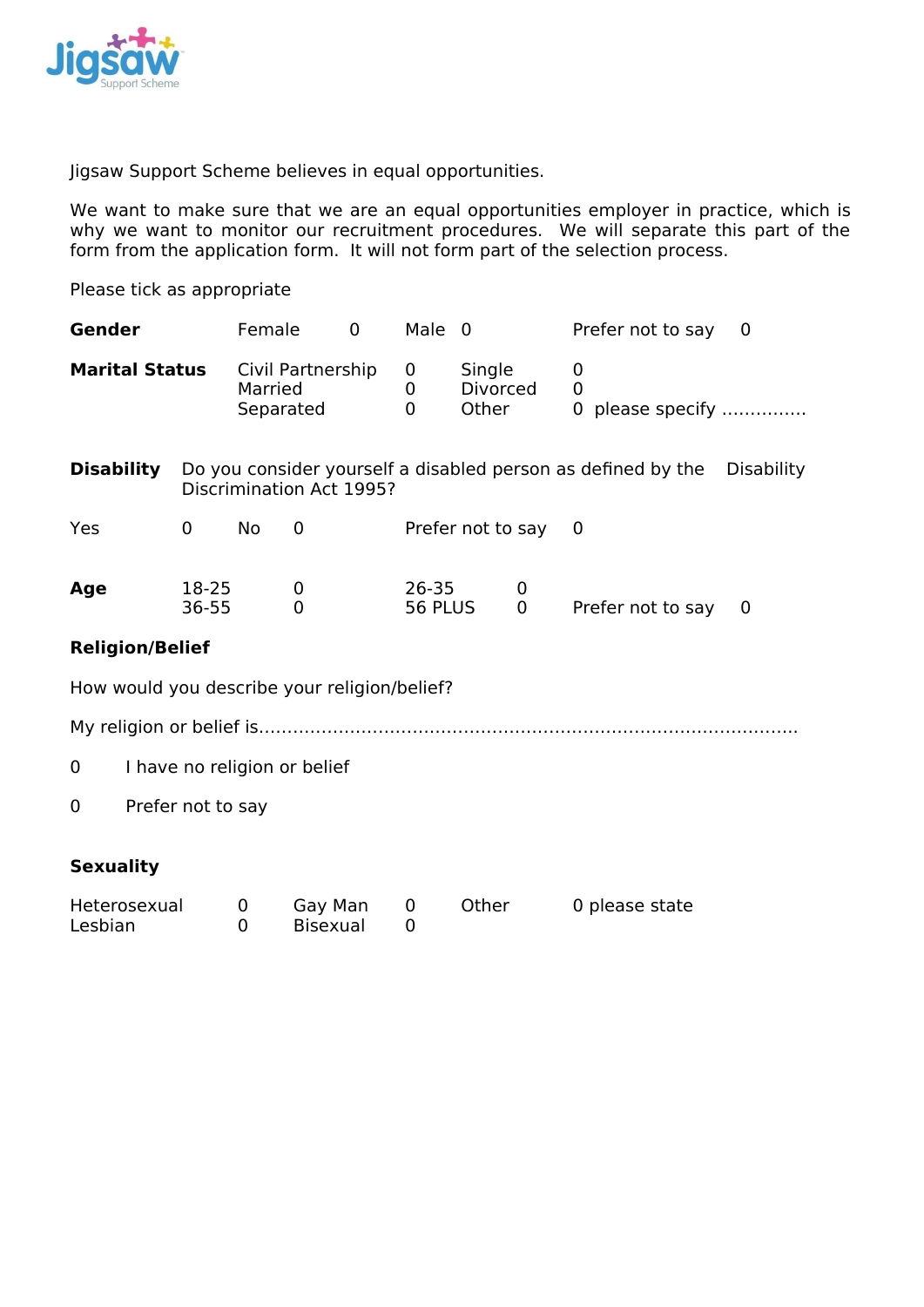

# **How would you describe your nationality?**

| <b>British English</b><br><b>British Scottish</b>                                                                |                                                                                                                       | $\mathbf 0$<br>0                | Irish                      | <b>British Welsh</b>                                           | $\boldsymbol{0}$<br>0      |                                              |                |  |
|------------------------------------------------------------------------------------------------------------------|-----------------------------------------------------------------------------------------------------------------------|---------------------------------|----------------------------|----------------------------------------------------------------|----------------------------|----------------------------------------------|----------------|--|
| Any other background                                                                                             |                                                                                                                       | 0 please specify                |                            |                                                                |                            |                                              |                |  |
|                                                                                                                  | <b>Ethnic Origin</b>                                                                                                  |                                 |                            |                                                                |                            |                                              |                |  |
|                                                                                                                  | Please tick the appropriate box                                                                                       |                                 |                            |                                                                |                            |                                              |                |  |
|                                                                                                                  | 1 White<br><b>British English</b><br><b>British Scottish</b><br><b>British Welsh</b><br>Irish<br>Any other background |                                 |                            | 0<br>0<br>$\boldsymbol{0}$<br>$\overline{0}$<br>$\overline{0}$ |                            | please specify                               |                |  |
| 2 Mixed<br>White and Black Caribbean<br>White and Black African<br>White and Asian<br>Any other mixed background |                                                                                                                       |                                 |                            |                                                                |                            | 0<br>$\mathbf 0$<br>$\mathbf 0$<br>$\Omega$  | please specify |  |
| 3 Asian or Asian<br>Indian<br><b>British</b><br>Pakistani<br>Bangladeshi                                         |                                                                                                                       |                                 | Any other Asian background |                                                                |                            | 0<br>$\overline{0}$<br>O<br>0 please specify |                |  |
| 4 Black or<br>Caribbean<br><b>Black British</b><br>African                                                       |                                                                                                                       | Any other black background      |                            |                                                                | 0<br>0<br>0 please specify |                                              |                |  |
| 5 Chinese,<br>Chinese British<br>Or other Ethnic group                                                           |                                                                                                                       | Chinese<br>Any other background |                            |                                                                | 0<br>0 please specify      |                                              |                |  |

**Thank you**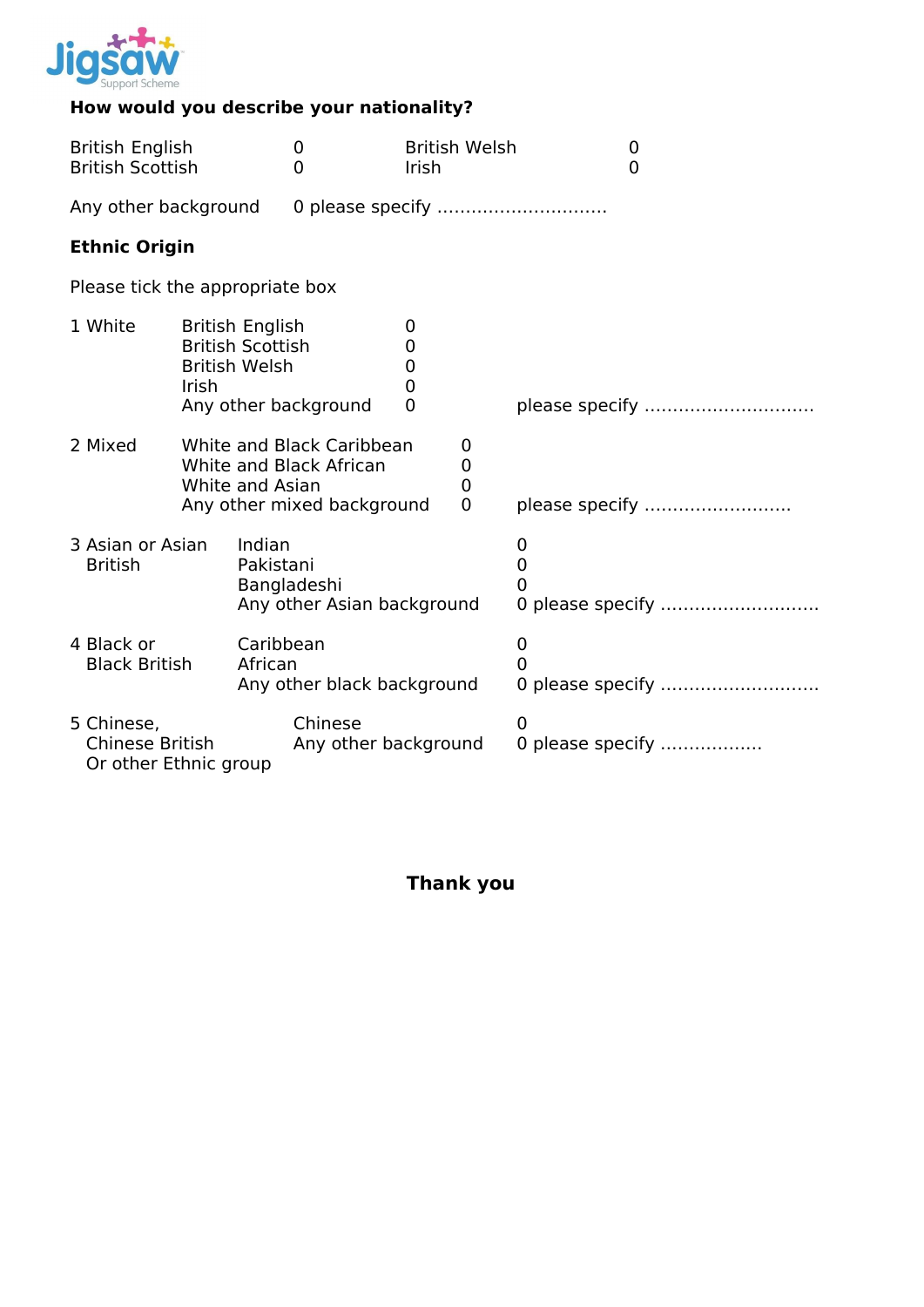

This volunteer agreement describes the arrangement between Jigsaw Support Scheme and ………………………..

We wish to assure you of our appreciation of your volunteering with us and will do the best we can to make your experience of volunteering with us enjoyable and rewarding.

## **Part 1: The Organisation**

Your role as a volunteer is Volunteer Befriender.

Jigsaw Support Scheme commits itself to the following:

#### **1. Induction an Training**

• To provide you with thorough induction on the work of Jigsaw Support Scheme and its staff, your volunteering role and the induction or training you need to meet the responsibilities of this role.

#### **2. Supervision, support and Flexibility**

- We will explain the standards we would like to achieve and encourage and support all our volunteers to achieve and maintain them.
- We will provide a named person (Cate Bones) who can meet with you to discuss your volunteering and any successes and problems and training.
- We will do our best to help you develop your volunteering role with us.

#### **3. Expenses**

 We will repay out of pocket expenses including: travel to and from home to the home of your Befriender during your volunteering.

#### **4. Health & Safety**

 We will provide any relevant training and feedback in support of our Health & Safety Policy.

#### **5. Insurance**

 We will provide adequate insurance over for volunteers whilst undertaking voluntary work approved and authorized by us.

#### **6. Equal Opportunities**

 We will ensure that all volunteers are dealt with in accordance with out equal opportunities policy.

#### **7. Problems**

 We will try to resolve fairly any problems, grievances and difficulties you may have while you are volunteering with us and in the event of an unresolved problem will meet to discuss the issues.